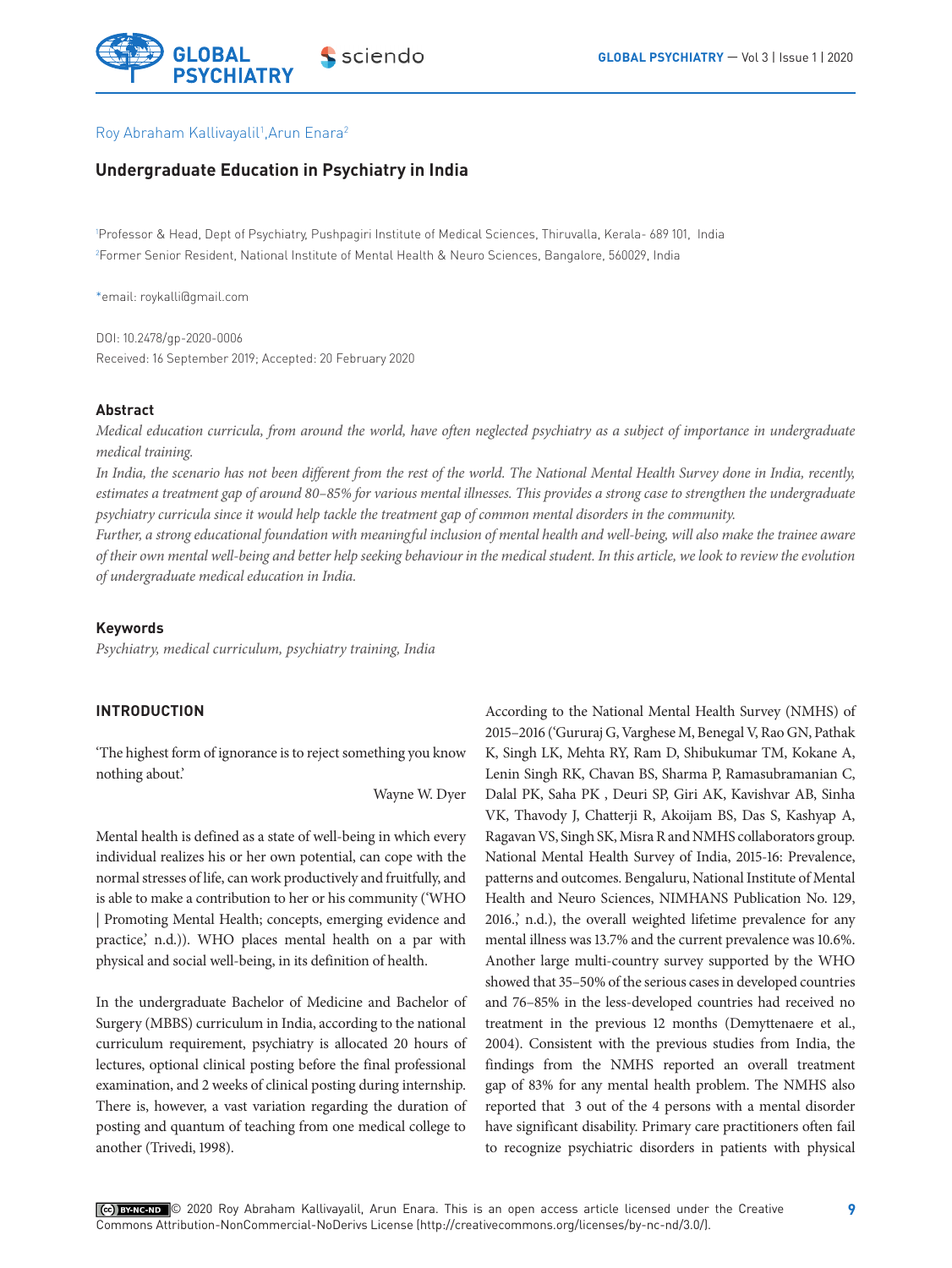illness ('Goldberg D. Reasons for misdiagnosis. In: Sartorius N, de Girolamo G, Goldberg D, Costa e Silva JA, Lecrubier Y, Wittchen HU, editors. Psychological disorders in general medical settings. Göttingen: Hogrefe and Hubert; 1990. pp. 139 45., n.d.).

Similarly, half the psychiatric morbidity is not detected by the treating team in medical and surgical wards (Maguire et al., 1974). Factors related to mental illness can interfere with the treatment of other illnesses and frequently co-occur with cardiovascular, diabetes, cancer, and other non-communicable diseases (Sorel and Satcher, 2011). There is also evidence suggesting that the current psychiatry training has multiple lacunae affecting the undergraduates' knowledge of psychiatry (Chawla et al., 2012) .

The essential qualities for a doctor include skills in communication and the ability to form empathy. These are refined while learning psychiatry. The ability to encourage a positive mental health as well as the acquisition of counselling skills are necessary for all doctors , to assist with reducing stress and coping with chronic physical health problems (Manohari et al., 2013; Kelly et al., 1991). These aforementioned insights contribute towards motivating for strengthening the undergraduate psychiatry training in India.

# **EVOLUTION OF UNDERGRADUATE PSYCHIATRY TRAINING IN INDIA**

Articles by Kallivayalil (2012) and Kumar et al. (2018) provide insight into the evolution of undergraduate psychiatry training in India.

- At the time of Indian Independence, the Bhore Committee, 1946, emphasized the need for training in the social aspects of medicine to boost India's meagre mental health resources (19 hospitals with 10,181 beds and a few general hospital psychiatric units). It also recommended setting up of psychiatry departments in every general hospital to review and enhance the existing curriculum and training in Psychiatry for medical undergraduates.
- In 1965, the first seminar on "undergraduate teaching in psychiatry" was held at the Central Institute of Psychiatry in Ranchi where a task force was constituted. Many deficiencies were recognized and reforms were proposed.
- The Srivastava Committee in 1970 emphasized that medical education should be imparted in a manner in accordance with national needs and preferences. They recommended the constitution of a medical education committee to implement the changes.
- In 1982, the National Mental Health Program (NMHP) findings noted that the extent and nature of mental health teaching to medical undergraduates is unacceptable and inadequate. It emphasized the prospective use of these future clinicians as a channel for a better mental health service system.
- In 1983, a National workshop on 'undergraduate medical education in mental health' was conducted in JIPMER (Jawaharlal Institute of Postgraduate Medical Education), Pondicherry.
- The Bajaj Committee in 1986, recommended updating course content and using innovative teaching methods. It also suggested faculty expansion and transparent funding.
- A workshop on teachers' training was held in 1989 at NIMHANS (National Institute of Mental Health and Neuro Science). Ways to improve undergraduate teaching were identified. A recommendation to MCI (Medical Council of India) in making psychiatry a fully-fledged subject was also made.
- A national workshop on 'Social and Behavioural Sciences in Mental Health' was conducted in 1994 at AIIMS (All India Institute of Medical Sciences), New Delhi. The workshop identified a lack of orientation towards behavioural sciences to be the main reason for the lack of interest in psychiatry in undergraduates.
- In 2004, the Majumdar Committee, which was a Government commissioned report, emphasized leadership and political commitment to achieve evidence based medical education.
- The Undergraduate psychiatry task force reviewed undergraduate training and recommended objectives for undergraduate teaching in 2010. The task force emphasized training to deliver basic mental health facilities at primary care level.
- In 2011, MCI incorporated the following changes to the psychiatric curriculum at undergraduate level: 1. The teaching hours increased from 20 to 40 hours; 2. The clinical posting increased from 2 weeks to 4 weeks; 3. The doubling up of the marks to 20 in the theory exam paper for medicine and compulsory answering of the questions related to Psychiatry; 4. Internal assessment to be made compulsory for final examination; 5. Psychiatry posting in the internship period was made obligatory, instead of optional; 6. The training in Psychiatry to be imparted in an integrated manner, particularly with Community Medicine.
- In 2011, MCI and Ministry of Health and Family Welfare officials met multiple times with a delegation led by Dr Roy Abraham Kallivayalil, who was the then IPS (Indian Psychiatric Society) President, to consider making psychiatry a separate subject in undergraduate training.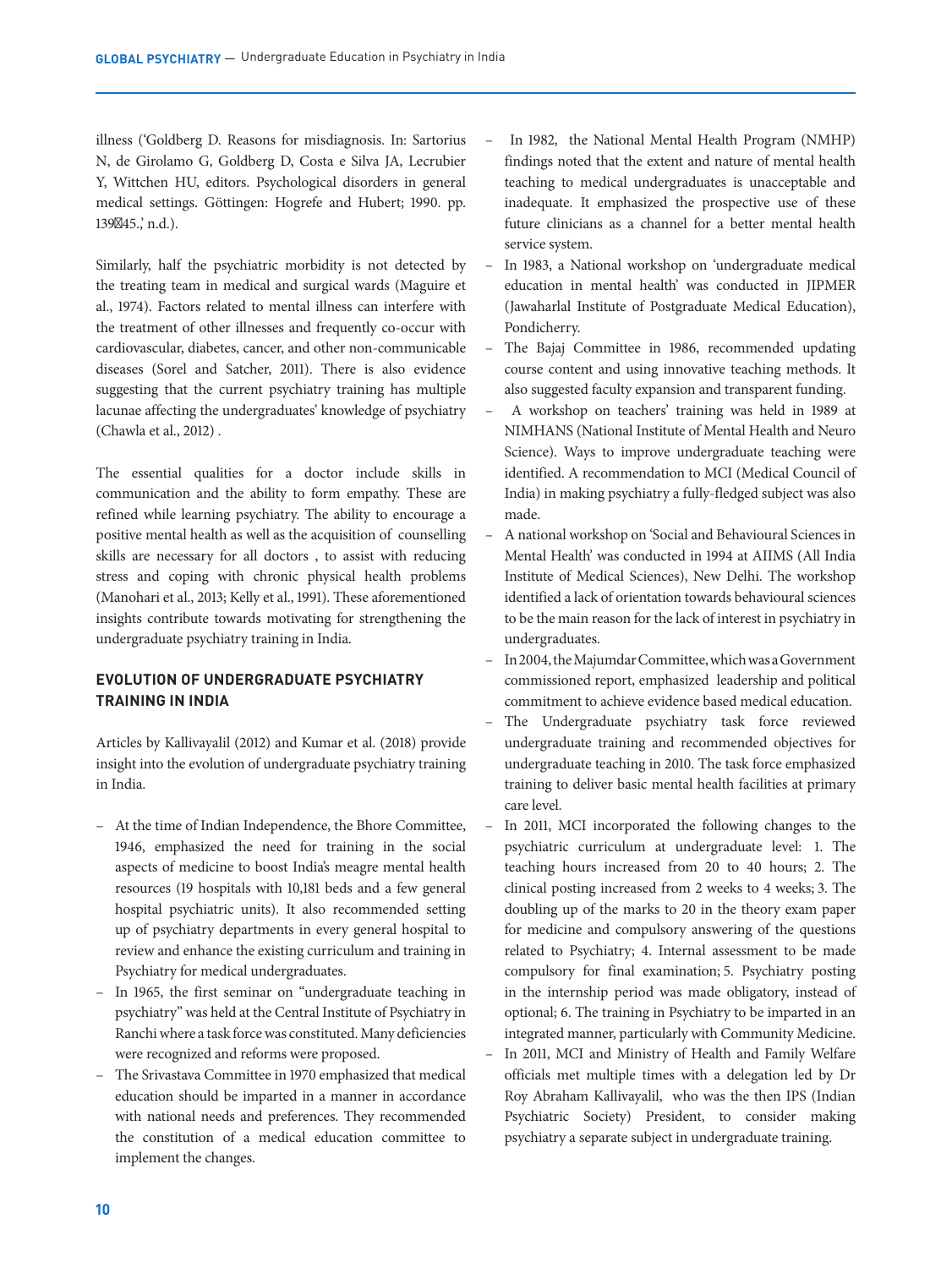# **UNDERGRADUATE PSYCHIATRY TRAINING IN THE WEST AND REST OF ASIA**

In the USA (United States of America), Behavioural Sciences are taught in the first year of undergraduate studies. During the first 2 years, there are about 60 hours of teaching in various psychosocial areas. In the third year, 30 hours are devoted to practical teaching of Psychiatry. In the fourth year, there is a full-time posting of 8 weeks of Psychiatry clerkship compared to 8 weeks each allotted for Obstetrics and Paediatrics, and 12 weeks for both Medicine and Surgery (Kallivayalil, 2012).

In Denmark, the teaching of mental disorders started in 1902 and was well established by 1912. During the fifties, it acquired the status of a major clinical subject, rising to the third place after Surgery and Medicine and ahead of Paediatrics and Obstetrics and Gynaecology. Currently, there are approximately 240 hours of Psychiatry teaching in a 6-year course, comprising about 7% of the total time. It is a major clinical discipline with a qualifying examination at the end of the course (Kallivayalil, 2012).

In Britain, Psychiatry established its place in medical education in the nineteen forties. However, it went through major changes in the nineteen seventies following the General Medical Council's recommendations in 1967 regarding medical education, which re-emphasized the importance of Behavioural Sciences and Psychiatry in medical teaching and practice. Currently, 80 hours are devoted to the behavioural science course during the basic medical science teaching. During the clinical course, students first learn interview skills and psychiatry history taking once a day during the 36 weeks and then attend a full-time Psychiatry clerkship for 3 months. This is usually followed by a university examination as in other subjects (Kallivayalil, 2012).

In Malaysia, psychiatry undergraduate training involves 100 hours of total teaching. The psychiatric aspects of diseases are taught starting in the first year of training. This is followed by separate courses in General and Community Psychiatry. The students are required to submit reports of 5 detailed clinical cases with discussion on management. The students will also have to undergo a formal assessment at the end of clinical postings (Kumar et al., 2018).

In Ethiopia, there is a mandated 20 hours of teaching in behavioural sciences in the first two years. An 8 weeks' full time posting in psychiatry was reduced to 6 weeks owing to shortage of staff. Psychiatry remains a major clinical subject and is examined in the final year (Kumar et al., 2018).

In Pakistan, psychiatry clinical clerkships range from 3–6 weeks (Gadit, 2007). Sri Lanka, Nepal and Malaysia have a greater duration of psychiatric clinical rotation than earmarked for the Indian medical colleges.

Thus, psychiatric training and exposure have received lesser attention in India as compared to other countries, and as compared to some of the other disciplines in India (Sagar, 2016.). Both Sri Lanka and Nepal give prominence to Psychiatry and medical students need to pass an examination in Psychiatry to qualify for medical degree (Kumar et al., 2018)

# **CURRENT STATUS OF UNDERGRADUATE PSYCHIATRY TRAINING IN INDIA**

The undergraduate psychiatry training in India continues to be a neglected area when comparing the global standards and the curriculum implemented in the rest of the world. The recommendations from the national and international bodies have been ignored and the training of undergraduates continues to suffer. The changes suggested by the Medical Council of India (MCI) in 2011, are not yet implemented except the 2 weeks' compulsory postings during internship (Kallivayalil, 2012). The MCI's decision on compulsory internship for MBBS graduates is a significant step forward.

Although an impressive list of recommendations have been made by the MCI – like increasing the teaching hours allocated for psychiatry, making psychiatry posting mandatory during internship, being taught in an integrated manner with community medicine, increasing the marks allocated during final assessment, and internal assessment being made mandatory for final assessment – implementation remains a challenge (Kallivayalil, 2012).

The recommendation of the Ministry of Health and Family Welfare (MoHFW) to MCI for making psychiatry a subject for examination has not been implemented, even after many years since the recommendation. Psychiatrists are still not involved in the setting of theory question papers, evaluation of papers and also internal assessments. There is a lack of political and administrative motivation to change the reality on the ground.

# **PSYCHIATRY AS A SEPARATE UNDERGRADUATE SUBJECT – THE NEED**

Mental disorders account for an enormous global burden of disease that is largely underestimated and underappreciated. In a given year, about 30% of the population worldwide is affected by a mental disorder and over two-thirds of those affected do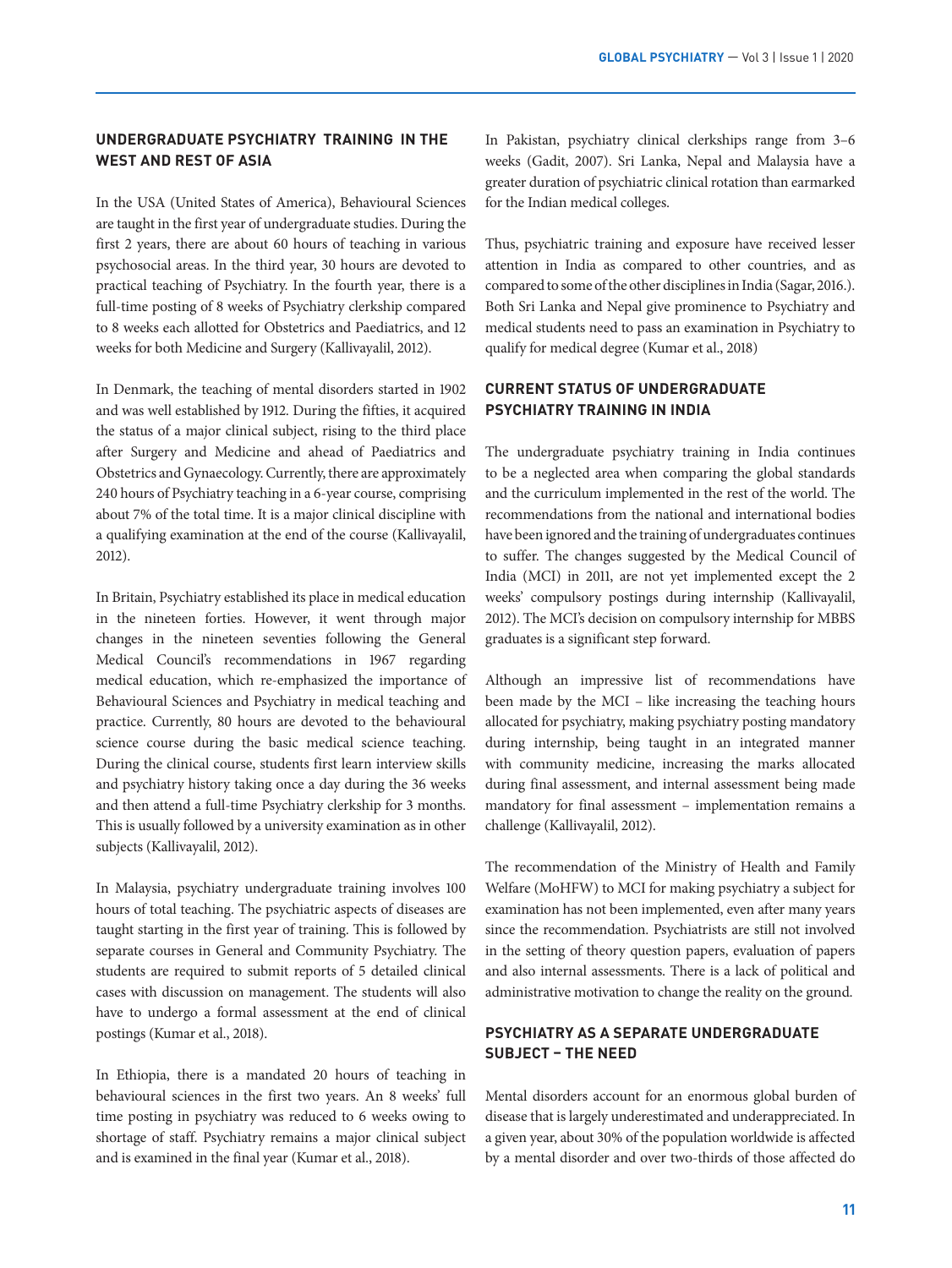not receive the care they need (Lancet Global Mental Health Group et al., 2007).

The projected burden of mental health disorders is expected to reach 15% of all disability adjusted life years by the year 2020, where common mental disorders (depression, anxiety and substance-related disorders including alcohol) will disable more people than complications arising from AIDS, heart disease, traffic accidents and wars combined (Kallivayalil, n.d.). Almost one-third (28%) of disability-adjusted life-years in 2005 were attributed to neuropsychiatric disorders (Murray et al., 1996)

There is a shortage of psychiatrists in India. Currently, the country produces 1 psychiatrist for 2.5 million population/year (Kavoor and Mitra, 2015). This concern could be circumvented if the primary physicians are trained to tackle many of the mental health problems and only selective cases need be seen by a specialist. Much of the caseload of psychiatric disorders can be handled by the primary care physicians, and only selected cases need referral to a specialist. The increase in hours of clinical training in psychiatry will in turn increase the knowledge of psychiatric disorders and also improve the attitude towards patients and mental illness (Sagar, n.d.).

It has been seen that clinical posting in psychiatry has been associated with an increase in knowledge about psychiatric disorders and improved attitude toward patients with mental illnesses (Gulati et al., 2014).

There is also a need to reorient the outlook of medical students towards mental illness, mental well-being and psychiatry as a choice of specialisation. The overall status of psychiatry as a discipline is low; some studies also report positive changes in attitudes, either over the course of time or after completion of psychiatric training during medical school. The improvement in attitude seems to be transient. Despite positive attitudes, the proportion of medical students indicating they would choose psychiatry as a career is often low (Sartorius et al., 2010). Psychiatry is considered as one of the least important subjects during the medical training often engulfed by the more demanding and authoritative subjects of medicine, surgery and obstetrics (Reddy, 2007).

Psychiatry ends up remaining a small part of the general medicine course. The only active effort from the student is in terms of memorising a few short notes that may come as a part of their final year MBBS medicine theory paper. According to the current medical interns, the psychiatry ward remains obscure and a place to relax after the hectic postings of labour

rooms and emergency/casualties. More disturbing is the lack of even basic teaching infrastructure in psychiatry in many undergraduate medical colleges, and of teachers in psychiatry who are 'inspiring' enough (Reddy, 2007). This in turn generates a large number of trained medical graduates lacking grossly in psychiatric interviewing skills, their abilities to empathize and understand psychopathology. This often leads to few of them taking up psychiatry as a specialisation for post-graduation (Kavoor and Mitra, 2015).

Psychiatry is often thought of as a not medical or scientific enough speciality by the students (Sartorius et al., 2010.; Abramowitz and Bentov-Gofrit, 2005; Furnham, 1986; Malhi et al., 2002). They often view psychiatry as one of low prestige and low precision, and think that most patients can be managed by non-physicians (Yager, 2011). Medical students often viewed psychiatric treatment as ineffective (Sartorius et al., 2010; Calvert et al., 1999) and considered psychiatry to be 'too slow moving' (Brockington and Mumford, 2002)

The lack of adequate financial remuneration in comparison to other specialities and the lack of job opportunities also adds to the vicious cycle, thereby impacting the student's choice of taking up psychiatry as a subject for post-graduation (Manohari et al., 2013). A further influential aspect is the impact of students' families on their attitudes and their decision to aim for a career in psychiatry. Stereotypes, such as specializing in psychiatry being 'wasted time', are widespread among the families of medical students (Compton et al., 2008). Making psychiatry a separate speciality rotation in undergraduate training will improve their exposure to psychiatry by allocating more hours for teaching and training. This would go a long way in tackling many of the misconceptions students hold today regarding this speciality.

There has been an increase in the suicide rates among medical residents all over the world (Wible, 2018). In a cross-sectional study based on an online survey done in PGIMER, Chandigarh, 30.1% of participants were found to have depression and 16.7% of participants reported suicidal ideation. About two-thirds of the sample experienced moderate level of stress (67.2%) and another 13% of participants reported high level of stress. More than 90% of the participants reported some level of burnout. The study suggested that a significantly higher proportion of doctors in an Indian setting experience stress, depression, and burnout. Unmet mental health needs of medical students and physicians are high in India. The current training and exposure is inadequate to equip the doctors in recognising and reaching out for help if burn out ensues. There is a need to orient undergraduate medical students to issues such as burnout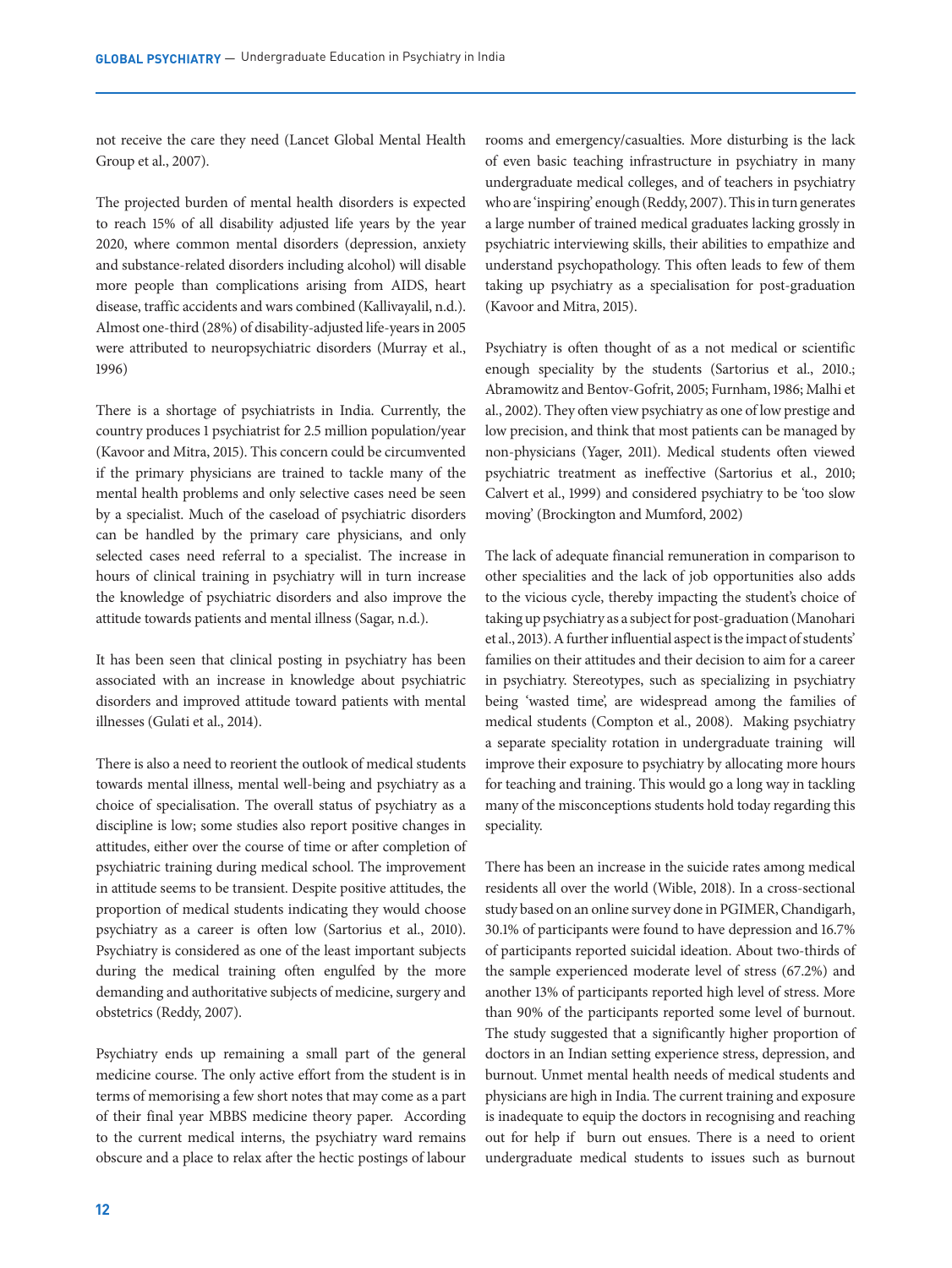and the stress involved during training and while practising this profession (Menon et al., 2015). Orienting the resident to recognize depressive symptoms in themselves and their colleagues can go a long way in improving their perceptions (Kumar et al., 2018). Training in the undergraduate medical curriculum on enabling the residents to seek help when needed should be one of the objectives of postings in psychiatry.

The ability to form a good relationship with a patient, to assess the mental state and to impart distressing information should be at the heart of any medical speciality (Murthy and Khandelwal, 2007). Encouraging positive mental health and counselling skills to reduce stress and cope with chronic physical health problems are necessary for all doctors to master. There is also increasing need for improved skills by medical graduates in the psychosocial aspects of medical care (Manohari et al., 2013). In the age of increasing violence towards the medical fraternity (Ghosh, 2018), being good communicators, understanding the distressing situations and handling them professionally with empathy will go a long way in tackling the violence. An effective psychiatry training will be at the heart of creating such medical professionals.

# **WORLD PSYCHIATRIC ASSOCIATION RECOMMENDATIONS TO IMPROVE UNDERGRADUATE PSYCHIATRY TRAINING**

In 1998, the World Psychiatric association (WPA), along with the World Federation of Medical Education (WFME) ('World Psychiatric Association. WPA core curriculum in psychiatry for medical students. New York: World Psychiatric Association and World Federation for Medical Education; 1998., ' n.d.) through a core curriculum committee, developed detailed guidelines for the 'Core Curriculum in Psychiatry for Medical Students.'

The main recommendation that Psychiatry should occupy a major part in the medical curriculum is now generally agreed. There are three reasons for this agreement. First, the general approach of Psychiatry, which stresses that the unity of body and mind is important in the whole of medical practice. Secondly, skills that are learned in Psychiatry are important for all doctors: for example, the ability to form a good relationship with a patient, to assess the mental state, and to convey distressing information. Thirdly, psychiatric problems are common among patients seen by doctors working in all branches of medicine. For example, it is known that among outpatients attending specialist clinics, about 15% of those given a diagnosis have an associated psychiatric disorder and an average of 20–30% of those given no medical diagnosis have

a psychiatric disorder. Psychiatric disorders are even more frequent among patients attending general practice. Therefore, all future doctors must know about these psychiatric problems, not only because they are common but also because their management involves much medical time and resources and not managing them appropriately gives rise to many serious incidents (Kallivayalil, 2012; Murthy and Khandelwal, 2007).

# **INDIAN PSYCHIATRIC SOCIETY (IPS) RECOMMENDATIONS FOR UNDERGRADUATE TRAINING**

In an editorial in the *Indian Journal of Psychiatry*, (Trivedi, 1998) said, 'The basic purpose of teaching and training at undergraduate level is to prepare medical graduates to serve better at primary health care level. The patients with physical illness have concomitant emotional problems requiring professional handling; therefore, teaching of Psychiatry at undergraduate level becomes even more relevant and essential.'

The IPS in 2010 ('Indian Psychiatric Society: Recommendations for Under‐graduate (MBBS) syllabus in Psychiatry. Report prepared by the Psychiatric Education Committee of Indian Psychiatric Society chaired by RC Jiloha. 2010.,' n.d.) submitted a document to the MCI, prepared by its Psychiatric Education Committee. It stated that a medical student on graduation should be able to deliver mental health services at primary care level and listed the following main objectives:

- 1. Able to identify signs and symptoms of common psychiatric illnesses
- 2. Able to identify developmental delays including cognitive delays
- 3. Able to understand the nature and development of normal human behaviour
- 4. Able to appreciate the interplay between psychological and physical factors in medical presentations
- 5. Aware of common psychopharmacological interventions in clinical practice of psychiatry
- 6. Able to apply basic counselling skills and comfort in discussing common psychiatric issues with the patient or the relative
- 7. Aware of statutory and educational provisions with regard to psychiatric illnesses and disability
- 8. Able to develop helpful and humane attitude toward psychological, psychiatric and behavioural difficulties
- 9. Able to deliver mental health services at primary care level

A detailed course content involving what the student is expected to gain at the end of undergraduate psychiatry training was also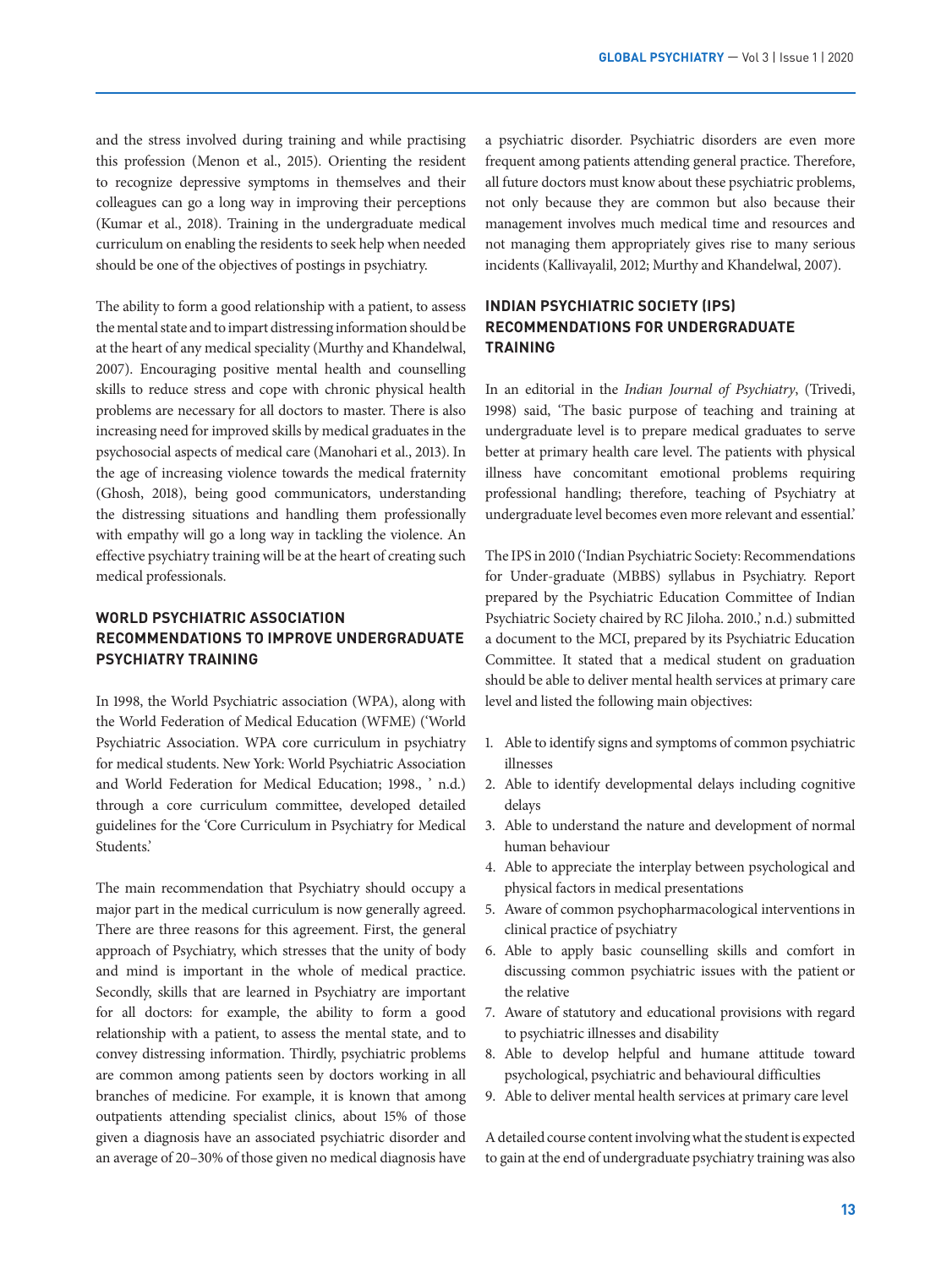listed in the recommendations. Making psychiatry a separate subject in the undergraduate medical curriculum would ensure that the above-mentioned objectives are met and that primary care physicians are strengthened to tackle the common mental health problems.

### **CONCLUSION - THE ROAD AHEAD**

There is a need to investigate new ideas and strategies regarding the undergraduate psychiatry teaching curriculum in India. It is also time to give psychiatry its due in shaping the undergraduates of today into the basic mental health providers of tomorrow (Trivedi, 1998). The present era presents to us a lot of opportunities. The favourable MCI ruling that every medical college should have a psychiatry department ensures basic exposure and orientation of undergraduates towards psychiatry (Kumar et al., 2018). Although not enough, this should be seen as an opportunity to strengthen the basic doctors of tomorrow to tackle mental health issues in the primary care. The establishment of numerous deemed universities in India can be an opportunity to teach psychiatry to the undergraduate student, as the University Grants Commission has given them enough flexibility to design their curriculum, resulting in some of them accommodating psychiatry as a mandatory part of their examination system (Kishor et al., 2016). Many successful models of training including the AIIMS model (Sood and Sharan, 2012) as a step in the right direction.

Primary health care is the cornerstone of healthcare delivery, especially in the developing world ('Issac MK, ChandrasekarCR, Srinivasa Murthy R. Mental health care by primary care doctors. Bangalore: National Institute of Mental Health and Neurosciences; 1994.,' n.d.). Hence, medical curricula at both the undergraduate and postgraduate levels should adapt and evolve to produce professionals with a person-centred approach. This requires a change in policy on the selection of students to medical school and the content of medical curricula and examinations (Kallivayalil and Punnoose, 2011).

Psychiatry is advancing as a field and it is important to capture young imagination. A comprehensive yet brief course curriculum, enthusiastic faculty, and implementation of quality evaluations could all improve student engagement and promote psychiatry to where it deserves to be (Kavoor and Mitra, 2015).

The task before us is to impart knowledge and arouse interest, as well as to remove the stigma against psychiatry and psychiatrists (Manohari et al., 2013).

The rest of the world has recognised the importance of strengthening undergraduate and postgraduate training in psychiatry. The 'Choose Psychiatry' campaign by the Royal College of Psychiatrists is very commendable and another step in the right direction ('Choose Psychiatry,' n.d.). To quote Stephen Fry during the 'Choose Psychiatry' campaign, 'Physical health is important but nowhere near as exciting as the science of cognition and consciousness. The brightest and the best minds must join the fight against mental illness.'

#### **SOURCE OF FUNDING**

Nil

## **CONFLICT OF INTEREST**

Nil

### **REFERENCES**

Abramowitz, M.Z., Bentov-Gofrit, D., 2005. The attitudes of Israeli medical students toward residency in psychiatry. Acad Psychiatry 29, 92–95. https://doi.org/10.1176/appi.ap.29.1.92

Brockington, I., Mumford, D., 2002. Recruitment into psychiatry. Br J Psychiatry 180, 307–312.

Calvert, S.H., Sharpe, M., Power, M., Lawrie, S.M., 1999. Does undergraduate education have an effect on Edinburgh medical students' attitudes to psychiatry and psychiatric patients? J. Nerv. Ment. Dis. 187, 757–761.

Chawla, J.M., Balhara, Y.P.S., Sagar, R., Shivaprakash, null, 2012. Undergraduate medical students' attitude toward psychiatry: a

cross-sectional study. Indian J Psychiatry 54, 37–40. https://doi. org/10.4103/0019-5545.94643

Choose Psychiatry [WWW Document], n.d. . RC PSYCH ROYAL COLLEGE OF PSYCHIATRISTS. URL https://www.rcpsych.ac.uk/ become-a-psychiatrist/choose-psychiatry (accessed 2.18.20).

Compton, M.T., Frank, E., Elon, L., Carrera, J., 2008. Changes in U.S. medical students' specialty interests over the course of medical school. J Gen Intern Med 23, 1095–1100. https://doi. org/10.1007/s11606-008-0579-z

Demyttenaere, K., Bruffaerts, R., Posada-Villa, J., Gasquet, I., Kovess, V., Lepine, J.P., Angermeyer, M.C., Bernert, S., de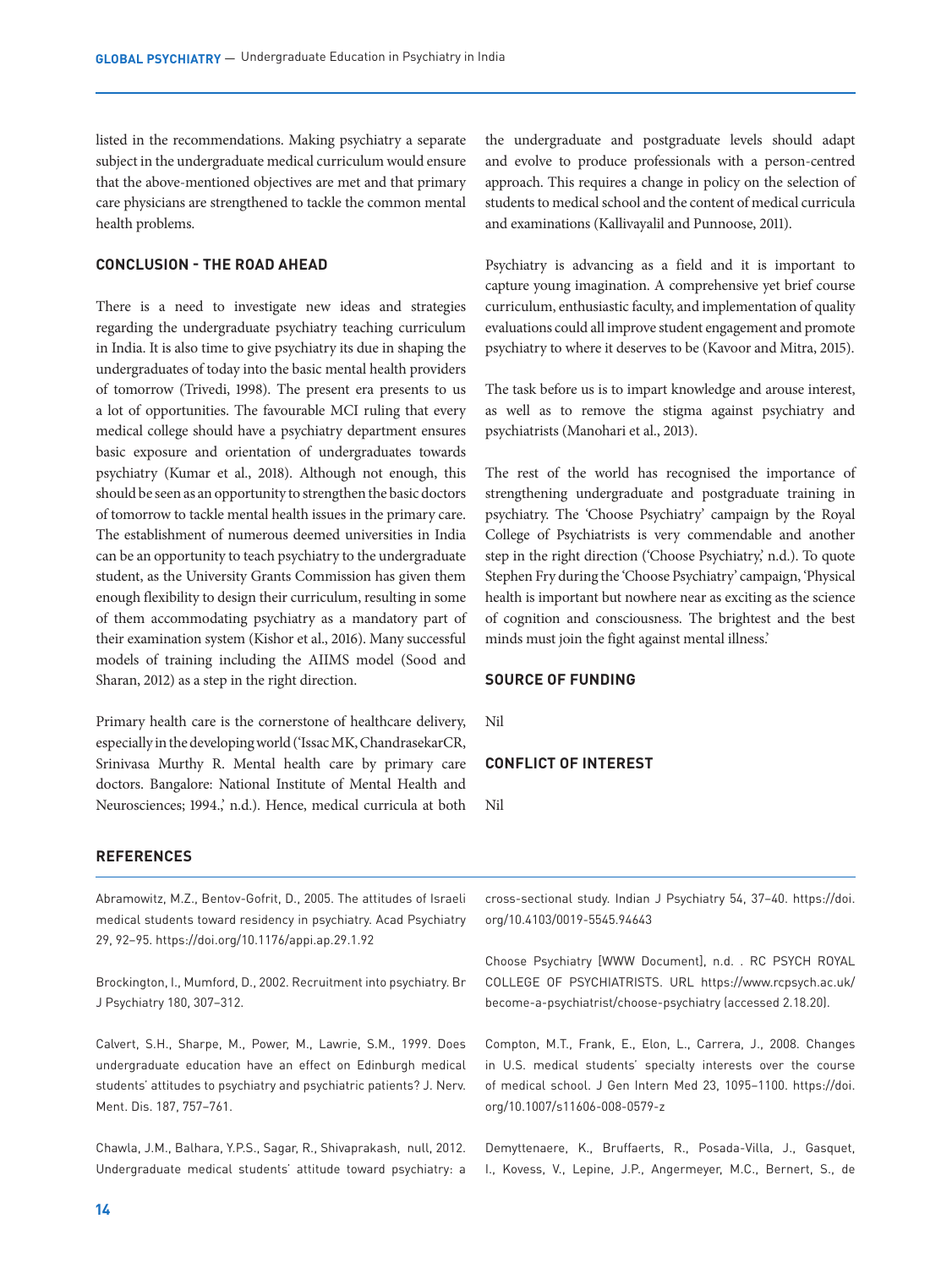Girolamo, G., Morosini, P., Polidori, G., Kikkawa, T., Kawakami, N., Ono, Y., Takeshima, T., Uda, H., Karam, E.G., Fayyad, J.A., Karam, A.N., Mneimneh, Z.N., Medina-Mora, M.E., Borges, G., Lara, C., de Graaf, R., Ormel, J., Gureje, O., Shen, Y., Huang, Y., Zhang, M., Alonso, J., Haro, J.M., Vilagut, G., Bromet, E.J., Gluzman, S., Webb, C., Kessler, R.C., Merikangas, K.R., Anthony, J.C., Von Korff, M.R., Wang, P.S., Brugha, T.S., Aguilar-Gaxiola, S., Lee, S., Heeringa, S., Pennell, B.-E., Zaslavsky, A.M., Ustun, T.B., Chatterji, S., WHO World Mental Health Survey Consortium, 2004. Prevalence, severity, and unmet need for treatment of mental disorders in the World Health Organization World Mental Health Surveys. JAMA 291, 2581–2590. https://doi.org/10.1001/jama.291.21.2581

Furnham, A.F., 1986. Medical students' beliefs about nine different specialties. Br Med J (Clin Res Ed) 293, 1607–1610.

Gadit, A.A.M., 2007. Psychiatry in Pakistan: 1947-2006: a new balance sheet. J Pak Med Assoc 57, 453–463.

Ghosh, K., 2018. Violence against doctors: A wake-up call. Indian J Med Res 148, 130–133. https://doi.org/10.4103/ijmr.IJMR\_1299\_17

Goldberg D. Reasons for misdiagnosis. In: Sartorius N, de Girolamo G, Goldberg D, Costa e Silva JA, Lecrubier Y, Wittchen HU, editors. Psychological disorders in general medical settings. Göttingen: Hogrefe and Hubert; 1990. pp. 139–45., n.d.

Gulati, P., Das, S., Chavan, B.S., 2014. Impact of psychiatry training on attitude of medical students toward mental illness and psychiatry. Indian J Psychiatry 56, 271–277. https://doi. org/10.4103/0019-5545.140640

Gururaj G, Varghese M, Benegal V, Rao GN, Pathak K, Singh LK, Mehta RY, Ram D, Shibukumar TM, Kokane A, Lenin Singh RK, Chavan BS, Sharma P, Ramasubramanian C, Dalal PK, Saha PK , Deuri SP, Giri AK, Kavishvar AB, Sinha VK, Thavody J, Chatterji R, Akoijam BS, Das S, Kashyap A, Ragavan VS, Singh SK, Misra R and NMHS collaborators group. National Mental Health Survey of India, 2015-16: Prevalence, patterns and outcomes. Bengaluru, National Institute of Mental Health and Neuro Sciences, NIMHANS Publication No. 129, 2016., n.d.

Indian Psychiatric Society: Recommendations for Under graduate (MBBS) syllabus in Psychiatry. Report prepared by the Psychiatric Education Committee of Indian Psychiatric Society chaired by RC Jiloha. 2010., n.d.

Issac MK, ChandrasekarCR, Srinivasa Murthy R. Mental health care by primary care doctors. Bangalore: National Institute of Mental Health and Neurosciences; 1994., n.d.

Kallivayalil, n.d. Global mental health movement has helped in reducing the global burden of psychiatric disorders [WWW Document]. URL http://www.indjsp.org/article.asp?issn=0971- 9962;year=2016;volume=32;issue=3;spage=257;epage=260;aulast =Kallivayalil (accessed 6.30.18).

Kallivayalil, R., 2012. The importance of psychiatry in undergraduate medical education in India. Indian Journal of Psychiatry 54, 208. https://doi.org/10.4103/0019-5545.102336

Kallivayalil, R.A., Punnoose, V.P., 2011. Person-centered medicine and primary healthcare: academic perspectives. International Journal of Person Centered Medicine 1, 433–434. https://doi. org/10.5750/ijpcm.v1i3.97

Kavoor, A.R., Mitra, S., 2015. Psychiatry at undergraduate level in India: What is needed? J Neurosci Rural Pract 6, 449–450. https:// doi.org/10.4103/0976-3147.158804

Kelly, B., Raphael, B., Byrne, G., 1991. The evaluation of teaching in undergraduate psychiatric education: students' attitudes to psychiatry and the evaluation of clinical competency. Med Teach 13, 77–87.

Kishor, M., Isaac, M., Ashok, M.V., Pandit, L.V., Rao, T.S., 2016. Undergraduate psychiatry training in India; past, present, and future looking for solutions within constraints!! Indian Journal of Psychiatry 58, 119. https://doi.org/10.4103/0019-5545.183794

Kumar, P., Jangid, P., Sethi, S., 2018. Undergraduate psychiatry in India: A SWOT analysis. Asian Journal of Psychiatry 33, 46–51. https://doi.org/10.1016/j.ajp.2018.02.018

Lancet Global Mental Health Group, Chisholm, D., Flisher, A.J., Lund, C., Patel, V., Saxena, S., Thornicroft, G., Tomlinson, M., 2007. Scale up services for mental disorders: a call for action. Lancet 370, 1241–1252. https://doi.org/10.1016/S0140-6736(07)61242-2

Maguire, G.P., Julier, D.L., Hawton, K.E., Bancroft, J.H., 1974. Psychiatric morbidity and referral on two general medical wards. Br Med J 1, 268–270.

Malhi, G.S., Parker, G.B., Parker, K., Kirkby, K.C., Boyce, P., Yellowlees, P., Hornabrook, C., Jones, K., 2002. Shrinking away from psychiatry? A survey of Australian medical students' interest in psychiatry. Aust N Z J Psychiatry 36, 416–423. https://doi. org/10.1046/j.1440-1614.2002.00991.x

Manohari, S.M., Johnson, P.R., Galgali, R.B., 2013. How to Teach Psychiatry to Medical Undergraduates in India?: A Model. Indian J Psychol Med 35, 23–28. https://doi.org/10.4103/0253-7176.112196